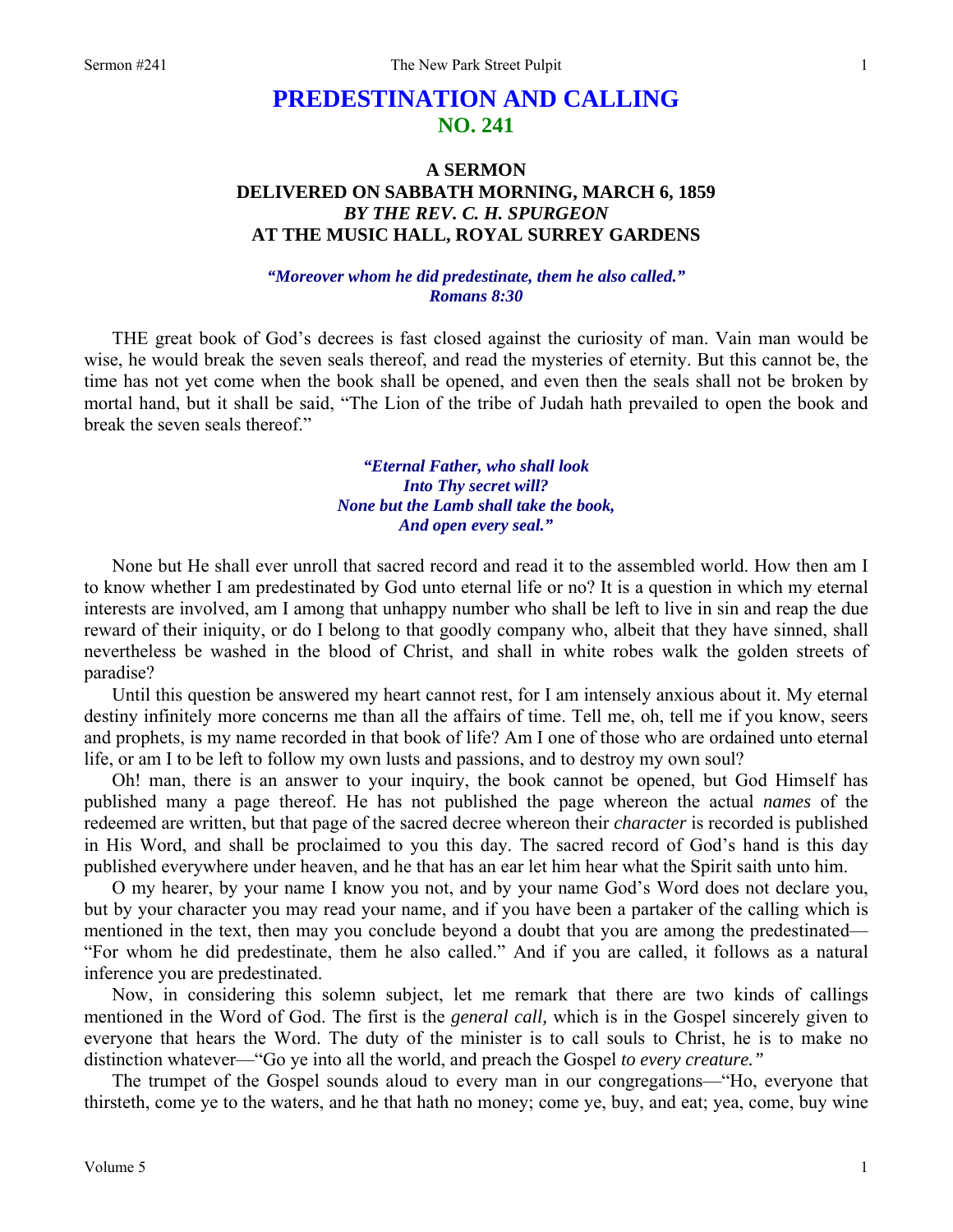and milk without money and without price." "Unto you, O men, I call; and my voice is to the sons of man" (Pro 8:4).

This call is sincere on God's part, but man by nature is so opposed to God, that this call is never effectual, for man disregards it, turns his back upon it and goes his way, caring for none of these things. But mark, although this call be rejected, man is without excuse in the rejection, the universal call has in it such authority, that the man who will not obey it shall be without excuse in the day of judgment.

When you are commanded to believe and repent, when you are exhorted to flee from the wrath to come, the sin lies on your own head if you despise the exhortation and reject the commandment. And this solemn text drops an awful warning, "How shall ye escape, if ye neglect so great salvation?" But I repeat it, this universal call is rejected by man, it is a call, but it is not attended with the divine force and energy of the Holy Spirit in such a degree as to make it an unconquerable call, consequently men perish even though they have the universal call of the Gospel ringing in their ears.

The bell of God's house rings every day, sinners hear it, but they put their fingers in their ears and go their way, one to his farm, and another to his merchandise, and though they are bidden and are called to the wedding (Luke 14:16-18), yet they will not come, and by not coming they incur God's wrath, and He declares of such—"None of those men which were bidden shall taste of my supper" (Luke 14:24).

The call of our text is of a different kind, it is not a universal call, it is a special, particular, personal, discriminating, efficacious, unconquerable call. This call is sent to the predestinated, and to them only, they by grace hear the call, obey it, and receive it. These are they who can now say, "Draw us, and we will run after thee."

In preaching of this call this morning, I shall divide my sermon into three brief parts—first, I shall give *illustrations of the call,* secondly, we shall come to *examine whether we have been called,* and then thirdly, *what delightful consequences flow therefrom*. Illustration, examination, consolation.

## **I.** First then, for ILLUSTRATION.

In illustrating the effectual call of grace which is given to the predestinated ones, I must first use the picture of Lazarus. See you that stone rolled at the mouth of the sepulcher? Much need is there for the stone that it should be well secured, for within the sepulcher there is a putrid corpse. The sister of that corrupt body stands at the side of the tomb and she says, "Lord, by this time he stinketh, for he hath been dead four days." This is the voice of reason and of nature.

Martha is correct, but by Martha's side there stands a man who, despite all His lowliness, is very God of very God. "Roll ye away the stone," saith He, and it is done, and now, listen to Him, He cries, "Lazarus, come forth!" that cry is directed to a mass of putridity, to a body that has been dead four days, and in which the worms have already held carnival, but strange to say, from that tomb there comes a living man, that mass of corruption has been quickened into life and out he comes, wrapped about with grave clothes, and having a napkin about his head. "Loose him and let him go," saith the Redeemer, and then he walks in all the liberty of life.

The effectual call of grace is precisely similar, the sinner is dead in sin, he is not only in sin but *dead* in sin, without any power whatever to give to himself the life of grace. Nay, he is not only dead, but he is corrupt, his lusts, like the worms, have crept into him, a foul stench rises up into the nostrils of justice, God abhors him, and justice cries, "Bury the dead out of my sight, cast it into the fire, let it be consumed."

Sovereign mercy comes, and there lies this unconscious, lifeless mass of sin, sovereign grace cries, either by the minister, or else directly without any agency, by the Spirit of God, "Come forth!" and that man lives. Does he contribute anything to his new life? Not he, his life is given solely by God. He was dead, absolutely dead, rotten in his sin, the life is given when the call comes, and in obedience to the call, the sinner comes forth from the grave of his lust, and begins to live a new life, even the life eternal, which Christ gives to His sheep.

2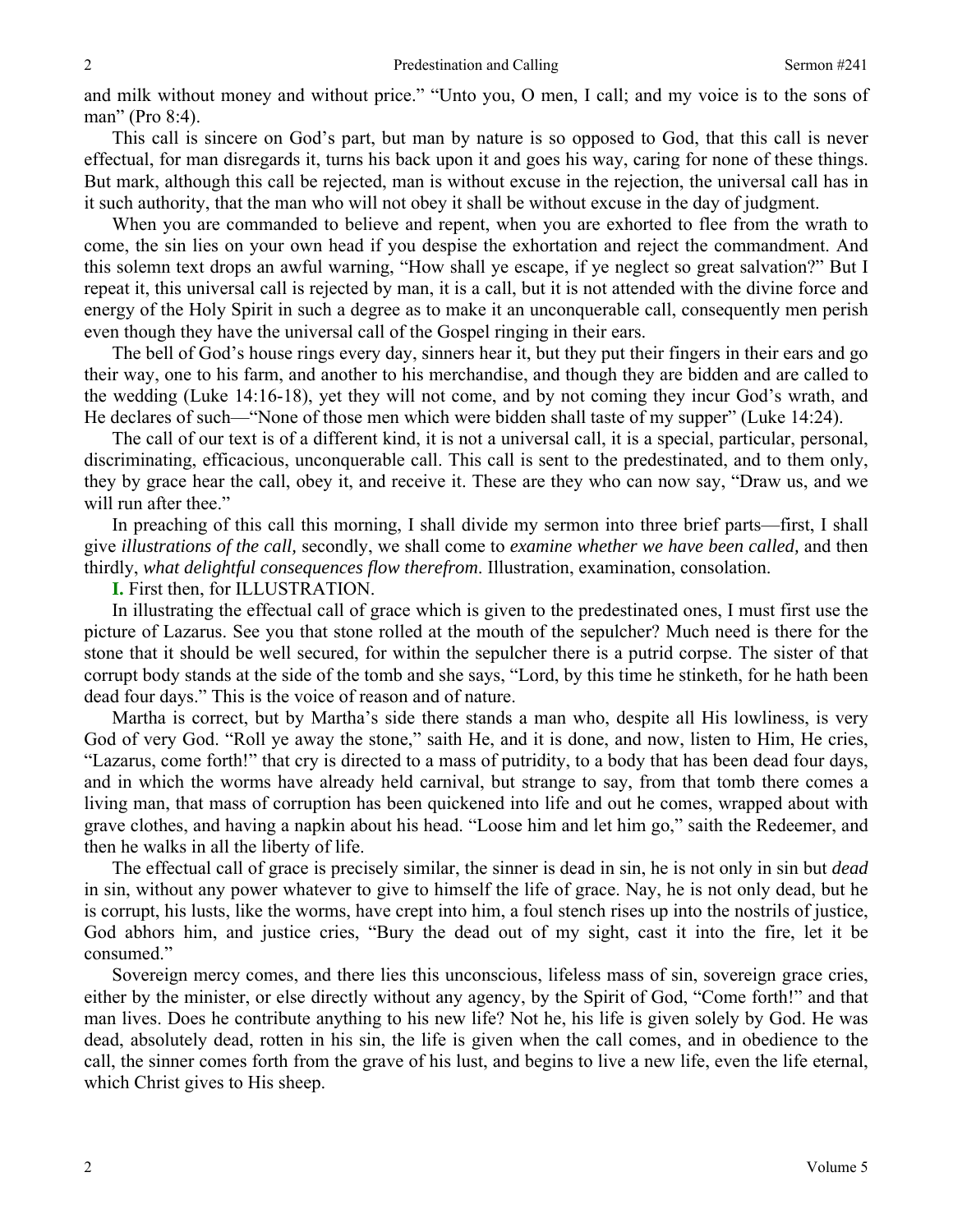"Well," cries one, "but what are the words which Christ uses when He calls a sinner from death?" Why the Lord may use any words. It was not long ago there came into this hall, a man who was without God and without Christ, and the simple reading of the hymn—

#### *"Jesus lover of my soul,"*

was the means of his quickening. He said within himself, "Does Jesus love me? then I must love Him," and he was quickened in that selfsame hour.

 The words which Jesus uses are various in different cases. I trust that even while I am speaking this morning, Christ may speak within me, and some word that may fall from my lips, unpremeditated and almost without design, shall be sent of God as a message of life unto some dead and corrupt heart here, and some man who has lived in sin hitherto, shall now live to righteousness and live to Christ. That is the first illustration I will give you of what is meant by effectual calling. It finds the sinner dead, it gives him life, and he obeys the call of life and lives.

But let us consider a second phase of it. You will remember while the sinner is dead in sin, he is alive enough as far as any opposition to God may be concerned. He is powerless to obey, but he is mighty enough to resist the call of divine grace. I may illustrate it in the case of Saul of Tarsus, this proud Pharisee abhors the Lord Jesus Christ, he has seized upon every follower of Jesus who comes within his grasp, he has haled men and women to prison, with the avidity of a miser who hunts after gold, he has hunted after the precious life of Christ's disciple, and having exhausted his prey in Jerusalem, he seeks letters and goes off to Damascus upon the same bloody errand.

Speak to him on the road, send out the apostle Peter to him, let Peter say, "Saul, why do you oppose Christ? The time shall come when you shall yet be His disciple." Paul would turn round and laugh him to scorn—"Get you gone you fisherman, get you gone—*I* a disciple of that imposter Jesus of Nazareth! Look here, this is my confession of faith, here will I hale your brothers and your sisters to prison, and beat them in the synagogue and compel them to blaspheme and even hunt them to death, for my breath is threatening, and my heart is as fire against Christ." Such a scene did not occur, but had there been any remonstrance given by men, you may easily conceive that such would have been Saul's answer.

But Christ determined that He would call the man. Oh, what an enterprise! Stop HIM? Why he is going fast onward in his mad career. But lo, a light shines round about him and he falls to the ground, and he hears a voice crying, "Saul, Saul, why persecutest thou me; it is hard for thee to kick against the pricks." Saul's eyes are filled with tears, and then again with scales of darkness and he cries, "Who art thou?" and a voice calls, "I am Jesus, whom thou persecutest."

It is not many minutes before he begins to feel his sin in having persecuted Jesus, nor many hours ere he receives the assurance of his pardon, and not many days ere he who persecuted Christ, stands up to preach with vehemence and eloquence unparalleled, the very cause which he once trod beneath his feet.

See what effectual calling can do. If God should choose this morning to call the hardest-hearted wretch within hearing of the Gospel, he must obey. Let God call—a man may resist, but he cannot resist effectually. Down you shall come, sinner, if God cries *down,* there is no standing when He would have you fall.

And mark, every man that is saved, is always saved by an overcoming call which he cannot withstand, he may resist it for a time, but he cannot resist so as to overcome it, he *must* give way, he *must* yield when God speaks. If He says, "Let there be light," the impenetrable darkness gives way to light, if He says, "Let there be grace," unutterable sin gives way, and the hardest-hearted sinner melts before the fire of effectual calling.

I have thus illustrated the call in two ways, by the state of the sinner in his sin, and by the omnipotence which overwhelms the resistance which he offers. And now another case. The effectual call may be illustrated *in its sovereignty* by the case of Zaccheus.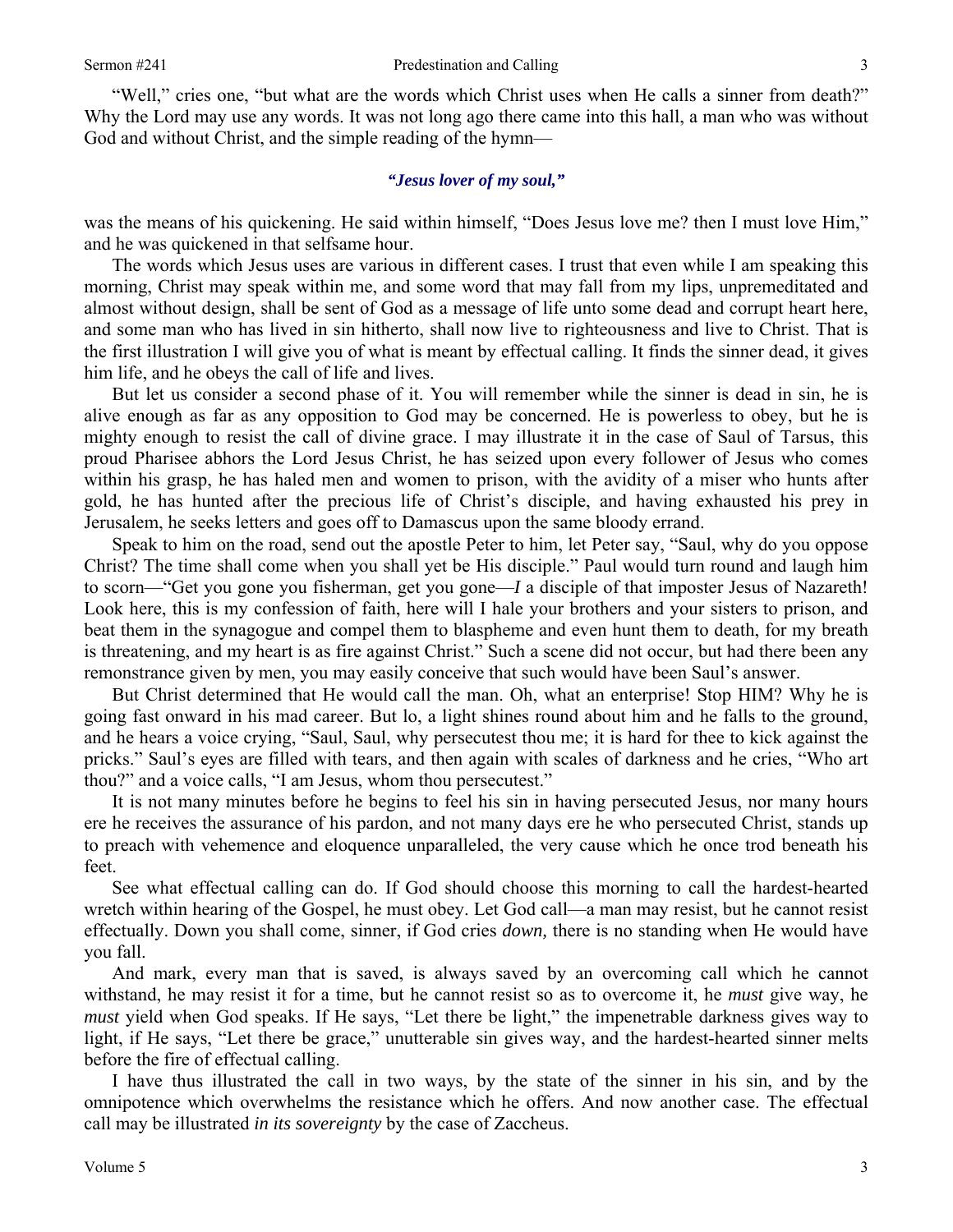Christ is entering into Jericho to preach. There is a publican living in it who is a hard, griping, grasping, miserly extortioner. Jesus Christ is coming in to call some one, for it is written He must abide in some man's house. Would you believe it, that the man whom Christ intends to call is the worst man in Jericho—the extortioner?

He is a little short fellow, and he cannot see Christ, though he has a great curiosity to look at Him, so he runs before the crowd and climbs up a sycamore tree, and thinking himself quite safe amid the thick foliage, he waits with eager expectation to see this wonderful man who had turned the world upside down. Little did he think that He was to turn him also.

The Savior walks along preaching and talking with the people until He comes under the sycamore tree, then lifting up His eyes, He cries—"Zaccheus, make haste and come down, for today I must abide in thy house." The shot took effect, the bird fell, down came Zaccheus, invited the Savior to his house, and proved that he was really called not by the voice merely but by grace itself, for he said, "Behold, Lord, the half of my goods I give unto the poor, and if I have taken anything from any man by false accusation, I restore unto him fourfold," and Jesus said, "This day is salvation come unto thy house."

Now why call Zaccheus? There were many better men in the city than he. Why call him? Simply because the call of God comes to unworthy sinners. There is nothing in man that can deserve this call, nothing in the best of men that can invite it, but God quickeneth whom He will, and when He sends that call, though it come to the vilest of the vile, down they come speedily and swiftly, they come down from the tree of their sin, and fall prostrate in penitence at the feet of Jesus Christ.

But now, to illustrate this call in its effects, we remind you that Abraham is another remarkable instance of effectual calling. "Now the LORD had said unto Abraham, get thee out of thy country, and from thy kindred, and from thy father's house, unto a land that I will show thee," and "by faith Abraham, when he was called to go out into a place which he should after receive for an inheritance, obeyed; and he went out, not knowing where he went."

Ah! poor Abraham, as the world would have had it, what a trial his call cost him! He was happy enough in the bosom of his father's household, but idolatry crept into it, and when God called Abraham, he called him alone and blessed him out of Ur of the Chaldees, and said to him, "Go forth, Abraham!" and he went forth, not knowing whither he went.

Now, when effectual calling comes into a house and singles out a man, that man will be compelled to go forth without the camp, bearing Christ's reproach. He must come out from his very dearest friends, from all his old acquaintances, from those friends with whom he used to drink, and swear, and take pleasure, he must go straight away from them all, to follow the Lamb whithersoever He goeth. What a trial to Abraham's faith, when he had to leave all that was so dear to him, and go he knew not whither! And yet God had a goodly land for him, and intended greatly to bless him.

Man! if you are called, if you are called truly, there will be a going out and a going out alone. Perhaps some of God's professed people will leave you, you will have to go without a solitary friend maybe you will even be deserted by Sarah herself, and you may be a stranger in a strange land, a solitary wanderer, as all your fathers were. Ah! but if it be an effectual call, and if salvation shall be the result thereof, what matters it though you do go to heaven alone? Better to be a solitary pilgrim to bliss, than one of the thousands who throng the road to hell.

I will have one more illustration. When effectual calling comes to a man, at first he may not know that it is effectual calling. You remember the case of Samuel, the Lord called Samuel, and he arose and went to Eli, and he said, "Here am I, for thou calledst me." Eli said, "I called not, lie down again. And he went and lay down."

The second time the Lord called him and said, "Samuel, Samuel," and he arose again, and went to Eli and said, "Here am I, for thou didst call me," and then it was that Eli, not Samuel, first of all perceived that the Lord had called the child. And when Samuel knew it was the Lord, he said, "Speak; for thy servant heareth."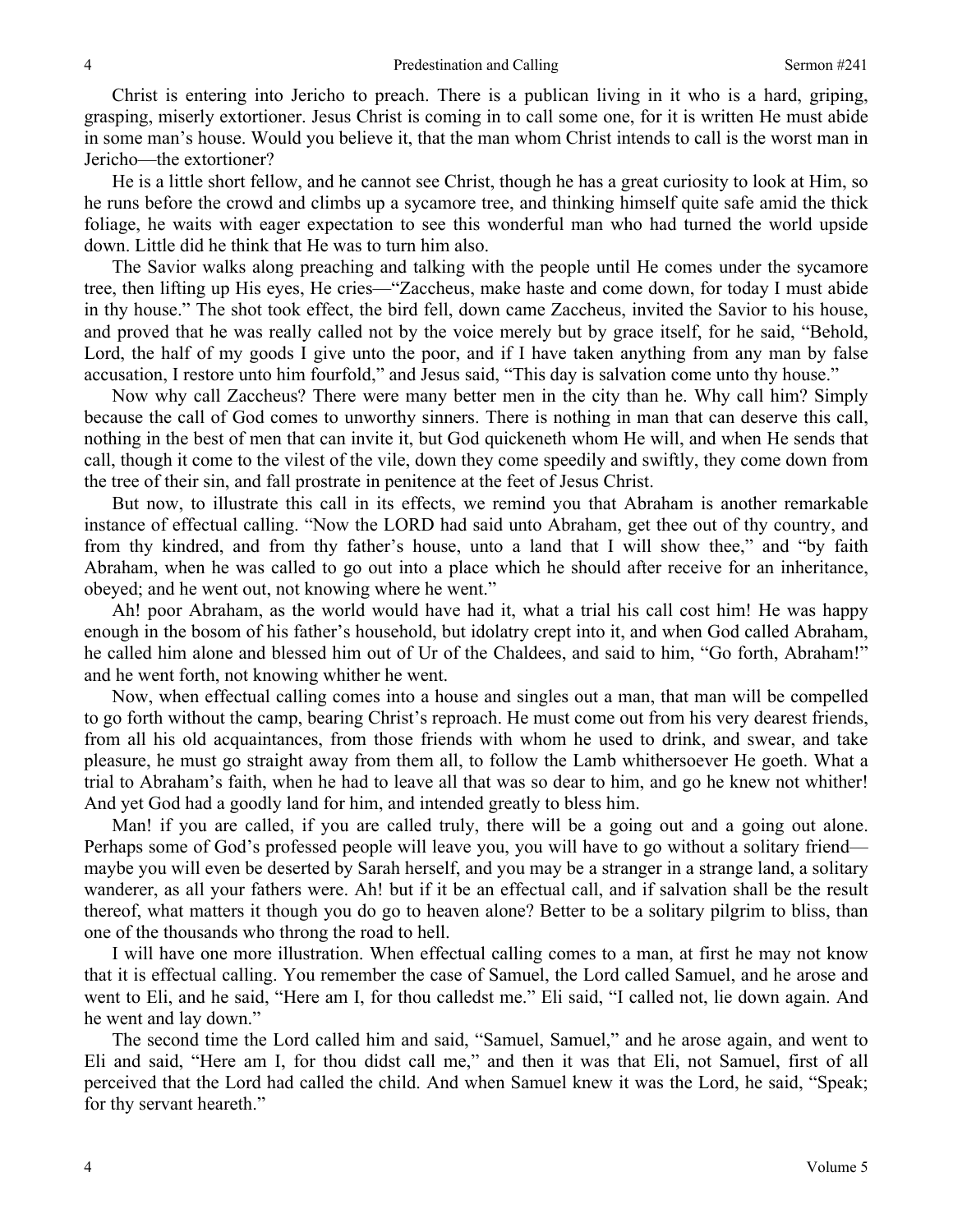When the work of grace begins in the heart, the man is not always clear that it is God's work, he is impressed under the minister, and perhaps he is rather more occupied with the impression than with the agent of the impression, he says, "I know not how it is, but I have been called, Eli, the minister has called me." And perhaps he goes to Eli to ask what he wants with him. "Surely," said he, "the minister knew me, and spoke something personally to me because he knew my case." And he goes to Eli, and it is not till afterwards perhaps, that he finds that Eli had nothing to do with the impression, but that the Lord had called him.

I know this—I believe God was at work with my heart for years before I knew anything about Him. I knew there was a work, I knew I prayed, and cried, and groaned for mercy, but I did not know that was the Lord's work, I half thought it was my own. I did not know till afterwards, when I was led to know Christ as all my salvation, and all my desire, that *the Lord* had called the child, for this could not have been the result of nature, it must have been the effect of grace.

I think I may say to those who are the beginners in the divine life, so long as your call is real, rest assured it is divine. If it is a call that will suit the remarks which I am about to give you in the second part of the discourse, even though you may have thought that God's hand is not in it, rest assured that it is, for nature could never produce effectual calling. If the call be effectual, and you are brought out and brought in—brought out of sin and brought to Christ, brought out of death into life, and out of slavery into liberty, then though you cannot see God's hand in it yet it is there.

**II.** I have thus illustrated effectual calling. And now as a matter of EXAMINATION let each man judge himself by certain characteristics of heavenly calling which I am about to mention.

If in your Bible you turn to 2 Timothy 1:9, you will read these words—"Who hath saved us, and called us with a holy calling." Now here is the first touchstone by which we may try our calling—many are called but few are chosen, because there are many kinds of calls, but the true call, and that only, answers to the description of the text. It is "a holy calling, not according to our works, but according to his own purpose and grace, which was given us in Christ Jesus before the world began." This calling forbids all trust in our own doings and conducts us to Christ alone for salvation, but it afterwards purges us from dead works to serve the living and true God.

If you are living in sin, you are not called, if you can still continue as you were before your pretended conversion, then it is no conversion at all, that man who is called in his drunkenness, will forsake his drunkenness, men may be called in the midst of sin, but they will not continue in it any longer. Saul was anointed to be king when he was seeking his father's asses, and many a man has been called when he has been seeking his own lust, but he will leave the asses, and leave the lust, when once he is called.

Now, by this shall you know whether you be called of God or no. If you continue in sin, if you walk according to the course of this world, according to the spirit that works in the children of disobedience, then are you still dead in your trespasses and your sins, but as He who has called you is holy, so must you be holy.

Can you say, "Lord, You know all things, You know that I desire to keep all Your commandments, and to walk blamelessly in Your sight. I know that my obedience cannot save me, but I long to obey. There is nothing that pains me so much as sin, I desire to be quit and rid of it, Lord help me to be holy"? Is that the panting of your heart? Is that the tenor of your life towards God, and towards His law? Then, beloved, I have reason to hope that you have been called of God, for it is a holy calling with which God does call His people.

Another text. In Philippians 3:13-14, you find these words, "Forgetting those things which are behind, and reaching forth unto those which are before, I press towards the mark for the prize of the *high* calling of God in Christ Jesus."

Is then your calling a high calling, has it lifted up your heart, and set it upon heavenly things? Has it lifted up your hopes, to hope no longer for things that are on earth, but for things that are above? Has it lifted up your tastes, so that they are no longer groveling, but you choose the things that are of God? Has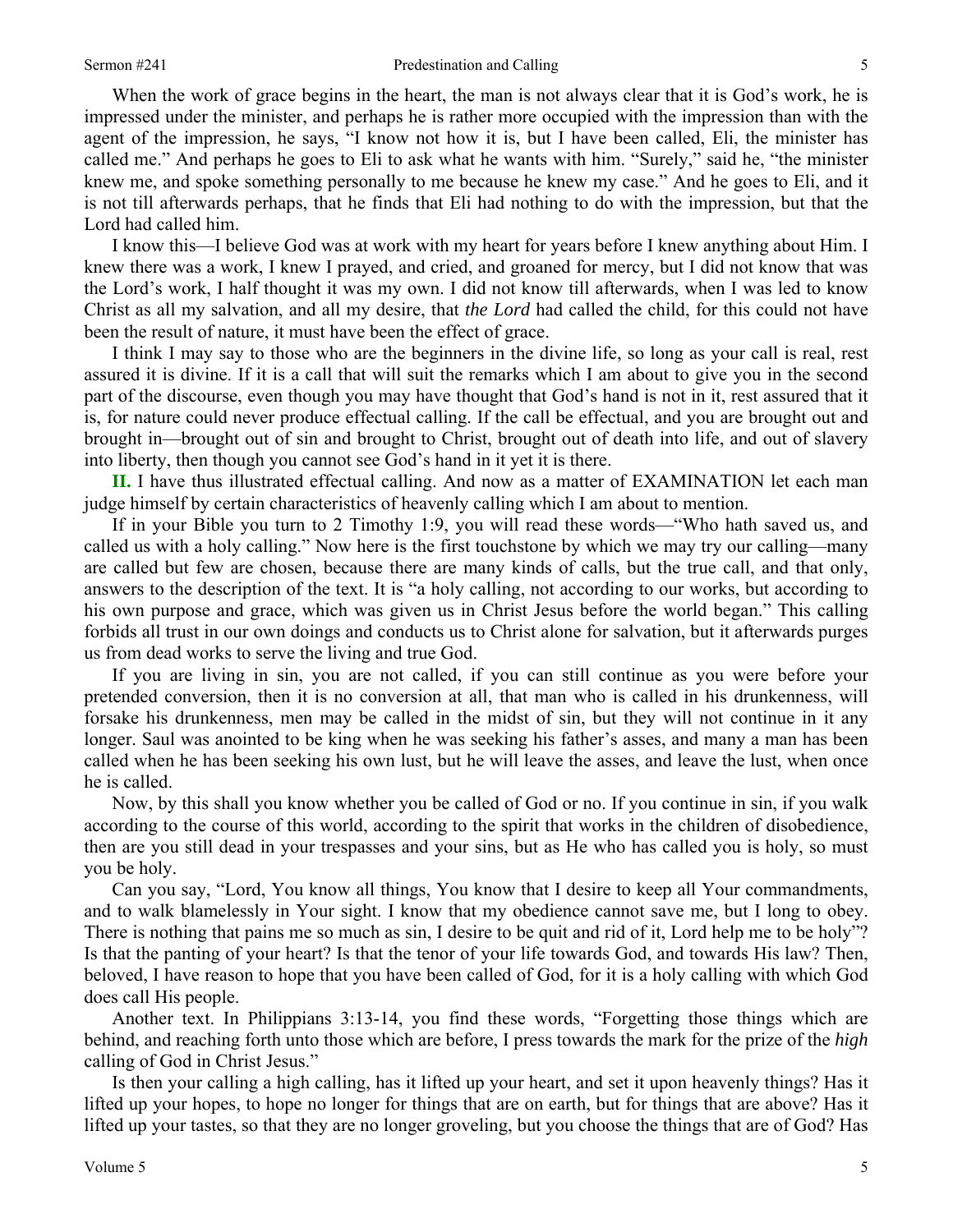it lifted up your desires, so that you are panting not for earthly things, but for the things that are not seen and are eternal? Has it lifted up the constant tenor of your life, so that you spend your life with God in prayer, in praise, and in thanksgiving, and can no longer be satisfied with the low and mean pursuits which you followed in the days of your ignorance?

Recollect, if you are truly called, it is a high calling, a calling from on high, and a calling that lifts up your heart, and raises it to the high things of God, eternity, heaven, and holiness.

In Hebrews 3:1, you find this sentence. "Holy brethren, partakers of the *heavenly* calling." Here is another test. Heavenly calling means a call *from* heaven. Have you been called, not of man but of God? Can you now detect in your calling, the hand of God and the voice of God? If man alone call you, you are uncalled. Is your calling of God? and is it a call *to* heaven as well as from heaven? Can you heartily say that you can never rest satisfied till you—

> *"Behold His face And never, never sin, But from the rivers of His grace, Drink endless pleasures in."*

Man, unless you are a stranger here, and heaven is your home, you have not been called with a heavenly calling, for those who have been so called, declare that they look for a city which has foundations, whose builder and maker is God, and they themselves are strangers and pilgrims upon the earth.

There is another test. Let me remind you that there is a passage in Scripture which may tend very much to your edification, and help you in your examination. Those who are called, are men who before the calling, groaned in sin. What says Christ?—"I came not to call the righteous, but sinners to repentance."

Now, if I cannot say the first things because of diffidence, though they be true, yet can I say this, that I feel myself to be a sinner, that I loathe my sinnership, that I detest my iniquity, that I feel I deserve the wrath of God on account of my transgressions? If so, then I have a hope that I may be among the called host whom God has predestinated. He has called not the righteous but sinners to repentance.

Self-righteous man, I can tell you in the tick of a clock, whether you have any evidence of election. I tell you—No, Christ never called the righteous, and if He has not called you, and if He never does call you, you are not elect, and you and your self-righteousness must be subject to the wrath of God, and cast away eternally. Only the sinner, the awakened sinner, can be at all assured that he has been called, and even he, as he gets older in grace, must look for those higher marks of the high heavenly and holy calling in Christ Jesus.

As a further test—keeping close to Scripture this morning, for when we are dealing with our own state before God there is nothing like giving the very words of Scripture—we are told in the first epistle of Peter, the second chapter, and the ninth verse, that God has called us out of darkness into marvelous light. Is that your call? Were you once darkness in regard to Christ, and has marvelous light manifested to you a marvelous Redeemer, marvelously strong to save?

Say soul, can you honestly declare that your past life was darkness and that your present state is light in the Lord? "For ye were sometime darkness, but now are ye light in the Lord; walk as children of the light." That man is not called who cannot look back upon darkness, ignorance, and sin, and who cannot now say, that he knows more than he did know, and enjoys at times the light of knowledge, and the comfortable light of God's countenance.

Yet again. Another test of calling is to be found in Galatians, the fifth chapter, and the fifteenth verse. "Brethren, ye have been called into liberty." Let me ask myself again this question, Have the fetters of my sin been broken off, and am I God's free man? Have the manacles of justice been snapped, and am I delivered—set free by Him who is the great ransomer of spirits? The slave is not called. It is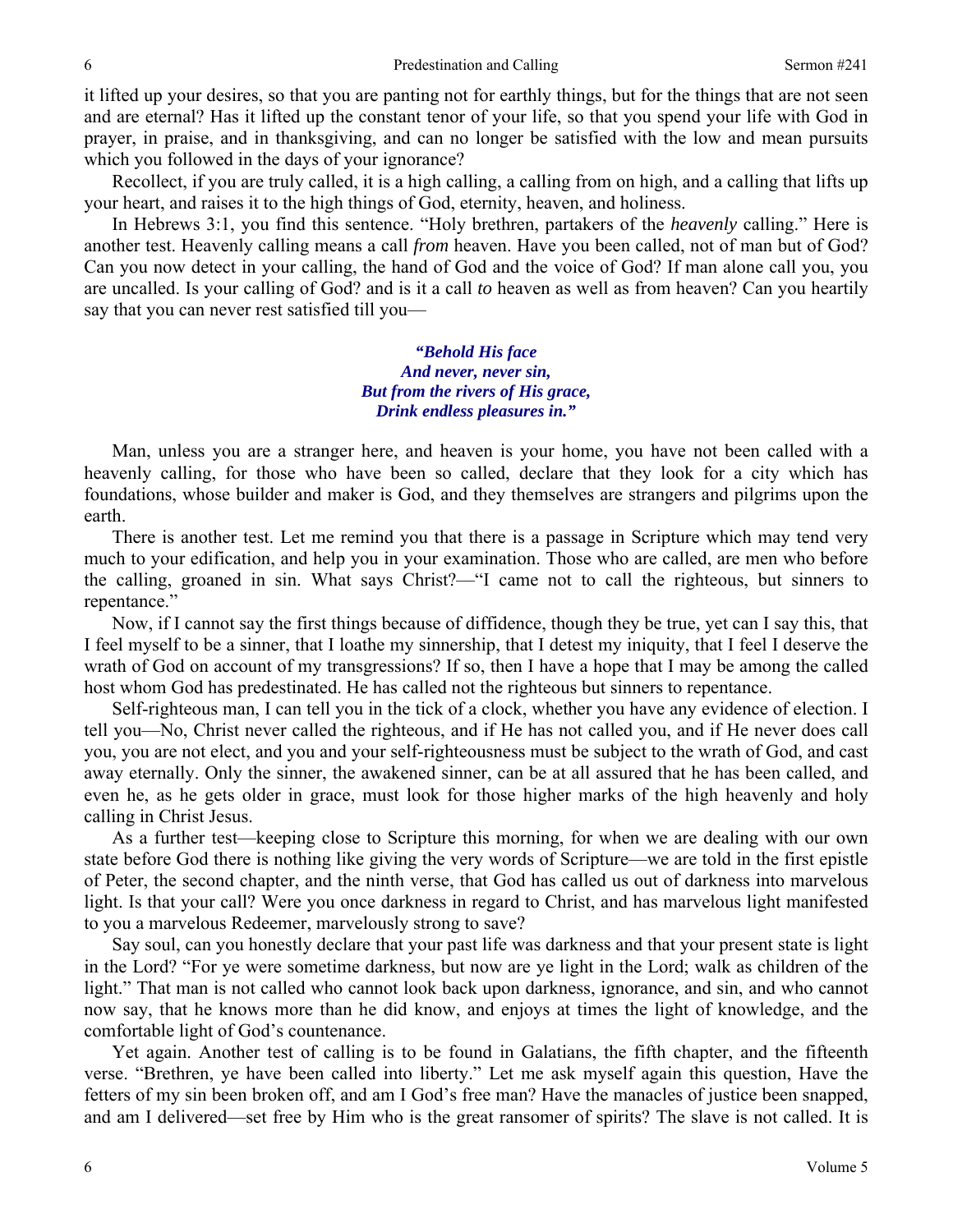the free man that has been brought out of Egypt, who proves that he has been called of God, and is precious to the heart of the Most High.

And yet once more, another precious means of test in the first of Corinthians, the first chapter, and the ninth verse. "He is faithful by whom ye were called into the fellowship of his Son, Jesus Christ our Lord." Do I have fellowship with Christ? Do I converse with Him, commune with Him? Do I suffer *with* Him, suffer *for* Him? Do I sympathize with Him in His objects and aims? Do I love what He loves, do I hate what He hates? Can I bear His reproach, can I carry His cross, do I tread in His steps, do I serve His cause, and is it my grandest hope that I shall see His kingdom come, that I shall sit upon His throne and reign with Him? If so, then I am called with the effectual calling, which is the work of God's grace, and is the sure sign of my predestination.

Let me say now, before I turn from this point, that it is possible for a man to know whether God has called him or not, and he may know it too beyond a doubt. He may know it as surely as if he read it with his own eyes, nay, he may know it more surely than that, for if I read a thing with my eyes, even my eyes may deceive me, the testimony of sense may be false, but *the testimony of the Spirit must be true*.

We have the witness of the Spirit within, bearing witness with our spirits that we are born of God. There is such a thing on earth as an infallible assurance of our election. Let a man once get that and it will anoint his head with fresh oil, it will clothe him with the white garment of praise, and put the song of the angel into his mouth. Happy, happy man! who is fully assured of his interest in the covenant of grace, in the blood of atonement, and in the glories of heaven! Such men there are here this very day. Let them "rejoice in the Lord alway and again I say rejoice."

What would some of you give if you could arrive at this assurance? Mark, if you anxiously desire to know, you may know. If your heart pants to read its title clear, it shall do so ere long. No man ever desired Christ in his heart with a living and longing desire, who did not find Him sooner or later.

If you have a desire God has given it thee*.* If you pant, and cry, and groan after Christ, even this is His gift, bless Him for it. Thank Him for little grace, and ask Him for great grace. He has given you hope, ask for faith, and when He gives you faith, ask for assurance, and when you get assurance, ask for full assurance, and when you have obtained full assurance, ask for enjoyment, and when you have enjoyment, ask for glory itself, and He shall surely give it thee in His own appointed season.

**III.** I now come to finish up with CONSOLATION.

Is there anything here that can console me? Oh, yes, rivers of consolation flow from my calling. For first, if I am called then I am predestinated, there is no doubt about it. The great scheme of salvation is like those chains which we sometimes see at horse ferries.

There is a chain on this side of the river fixed into a staple, and the same chain is fixed into a staple at the other side, but the greater part of the chain is for the most part under water, and you cannot see it, you only see it as the boat moves on, and as the chain is drawn out of the water by the force that propels the boat.

If today I am enabled to say I am called, then my boat is like the ferry boat in the middle of the stream. I can see that part of the chain, which is named "calling," but blessed be God, that is joined to the side that is called "election," and I may be also quite clear that it is joined on to the other side, the glorious end of "glorification." If I be called I must have been elected, and I need not doubt that. God never tantalized a man by calling him by grace effectually, unless He had written that man's name in the Lamb's book of life.

Oh, what a glorious doctrine is that of election, when a man can see himself to be elect. One of the reasons why many men kick against it is this, they are afraid it hurts them. I never knew a man yet, who had a reason to believe that he himself was chosen of God, who hated the doctrine of election. Men hate election just as thieves hate Chubb's patent locks, because they cannot get at the treasure themselves, they therefore hate the guard which protects it. Now election shuts up the precious treasury of God's covenant blessings for His children—for penitents, for seeking sinners.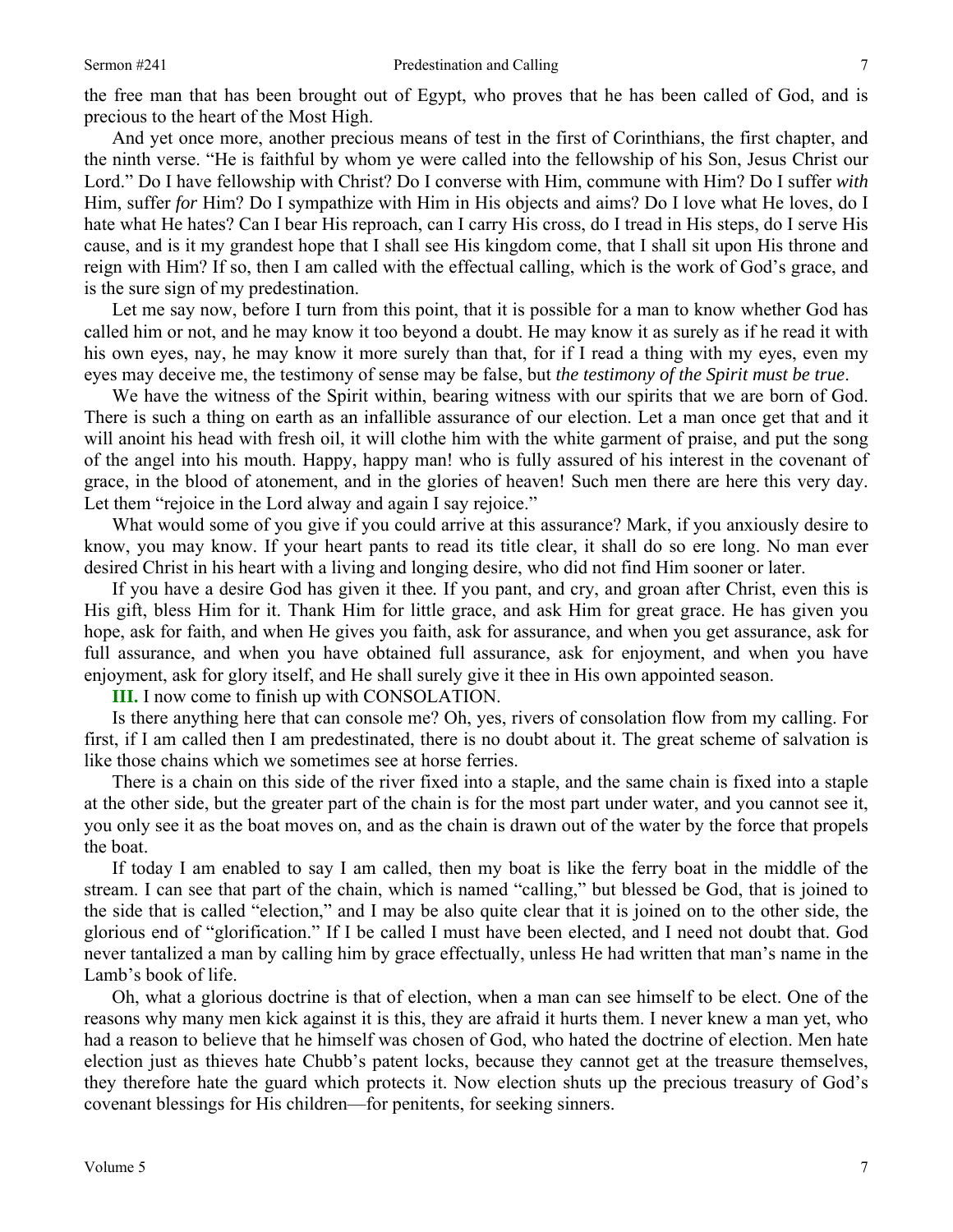There are men who will not repent, will not believe, they will not go God's way, and then they grumble and growl, and fret, and fume, because God has locked the treasure up against them. Let a man once believe that all the treasure within is his, and then the stouter the bolt, and the surer the lock, the better for him. Oh, how sweet it is to believe our names were on JEHOVAH's heart, and graven on Jesus' hands before the universe had a being! May not this electrify a man of joy, and make him dance for very mirth?

#### *"Chosen of God ere time began."*

Come on, slanderers! rail on as pleases you. Come on you world in arms! Cataracts of trouble descend if you will, and you, ye floods of affliction, roll if so it be ordained, for God has written my name in the book of life. Firm as this rock I stand, though nature reels and all things pass away. What consolation then to be called, for if I am called, then I am predestinated.

Come, let us wonder at the sovereignty which has called us, and let us remember the words of the apostle, "For ye see your calling, brethren, how that not many wise men after the flesh, not many mighty, not many noble, are called: but God hath chosen the foolish things of the world to confound the wise; and God hath chosen the weak things of the world to confound the things which are mighty; and base things of the world, and things which are despised, hath God chosen, yea, and things which are not, to bring to nought things that are: that no flesh should glory in his presence. But of him are ye in Christ Jesus, who of God is made unto us wisdom, and righteousness, and sanctification, and redemption: that, according as it is written, He that glorieth, let him glory in the Lord."

A second consolation is drawn from the grand truth, that if a man be called he will certainly be saved at last. To prove that, however, I will refer you to the express words of Scripture, Romans 11:29—"The gifts and calling of God are without repentance." He never repents of what He gives, nor of what He calls. And indeed this is proved by the very chapter out of which we have taken our text. "Whom he did predestinate, them he also called; and whom he called, them he also justified; and whom he justified, them he also glorified," every one of them.

Now, believer, you may be very poor, and very sick, and very much unknown and despised, but sit you down and review your calling this morning, and the consequences that flow from it. As sure as you are God's called child today, your poverty shall soon be at an end, and you shall be rich to all the intents of bliss.

Wait awhile, that weary head shall soon be girt with a crown. Stay awhile, that horny hand of labor shall soon grasp the palm branch. Wipe away that tear, God shall soon wipe away your tears forever. Take away that sigh—why sigh when the everlasting song is almost on your lip? The portals of heaven stand wide open for you. A few winged hours must fly, a few more billows must roll o'er you, and you will be safely landed on the golden shore. Do not say, "I shall be lost; I shall be cast away." Impossible.

#### *"Whom once He loves, He never leaves, But loves them to the end."*

If He has called you, nothing can divide you from His love. The wolf of famine cannot gnaw the bond, the fire of persecution cannot burn the link, the hammer of hell cannot break the chain, old time cannot devour it with rust, nor eternity dissolve it, with all its ages. Oh! believe that you are secure, that voice which called you, shall call you yet again from earth to heaven, from death's dark gloom to immortality's unuttered splendors, rest assured, the heart that called you, beats with infinite love towards you, a love undying that many waters cannot quench, and that floods cannot drown.

Sit you down, rest in peace, lift up your eye of hope, and sing your song with fond anticipation. You shall soon be with the glorified, where your portion is, you are only waiting here to be made meet for the inheritance, and that done, the wings of angels shall waft you far away, to the mount of peace, and joy, and blessedness, where—